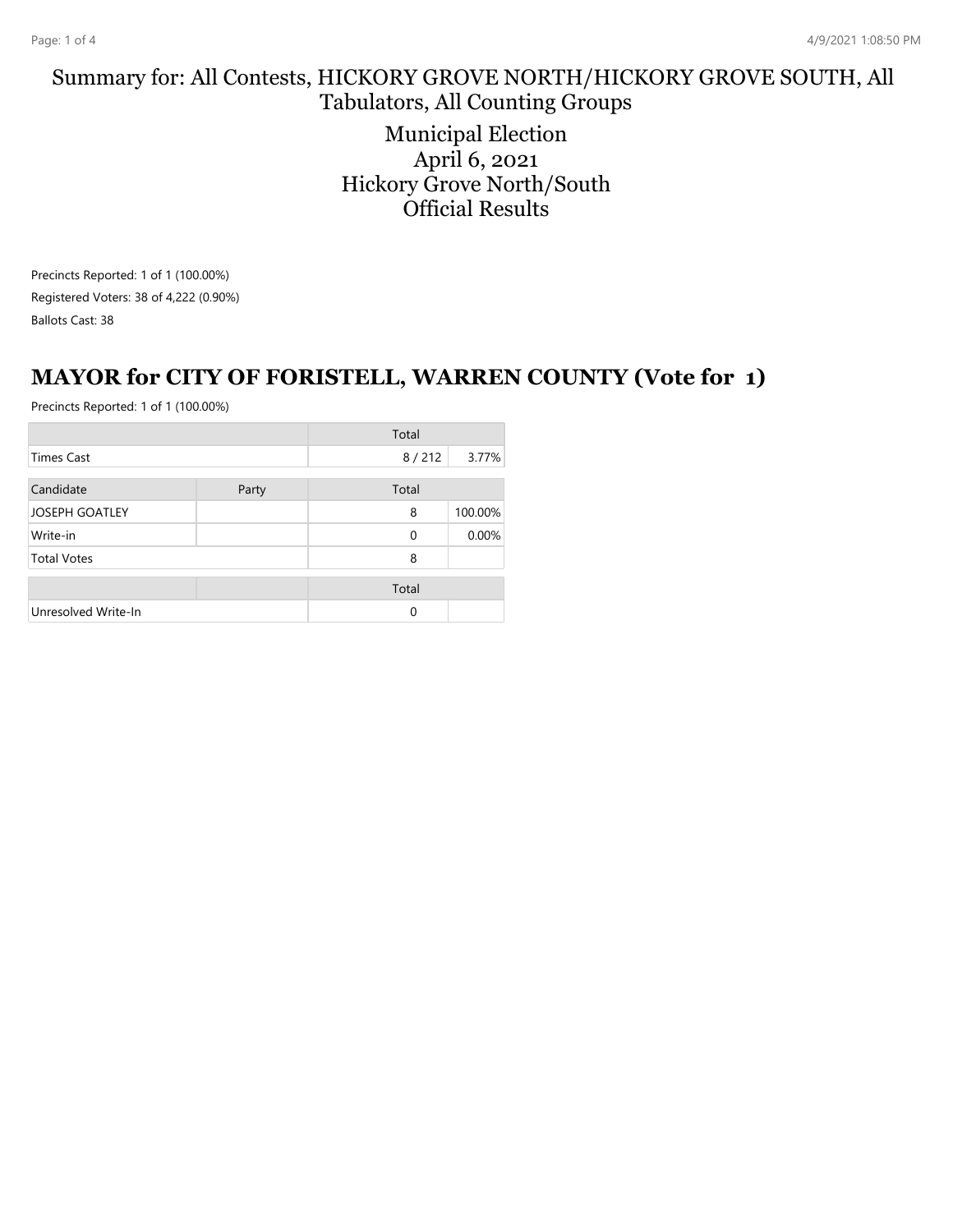## **ALDERMAN for CITY OF FORISTELL WARD ONE, WARREN COUNTY (Vote for 1)**

|                     |                 | Total |         |
|---------------------|-----------------|-------|---------|
| <b>Times Cast</b>   |                 | 3/70  | 4.29%   |
| Candidate           | Party           | Total |         |
| Write-in            |                 | 1     | 100.00% |
| <b>Total Votes</b>  |                 | 1     |         |
|                     |                 | Total |         |
| Scott May           | <b>WRITE-IN</b> | 1     | 100.00% |
| Unresolved Write-In |                 | 0     |         |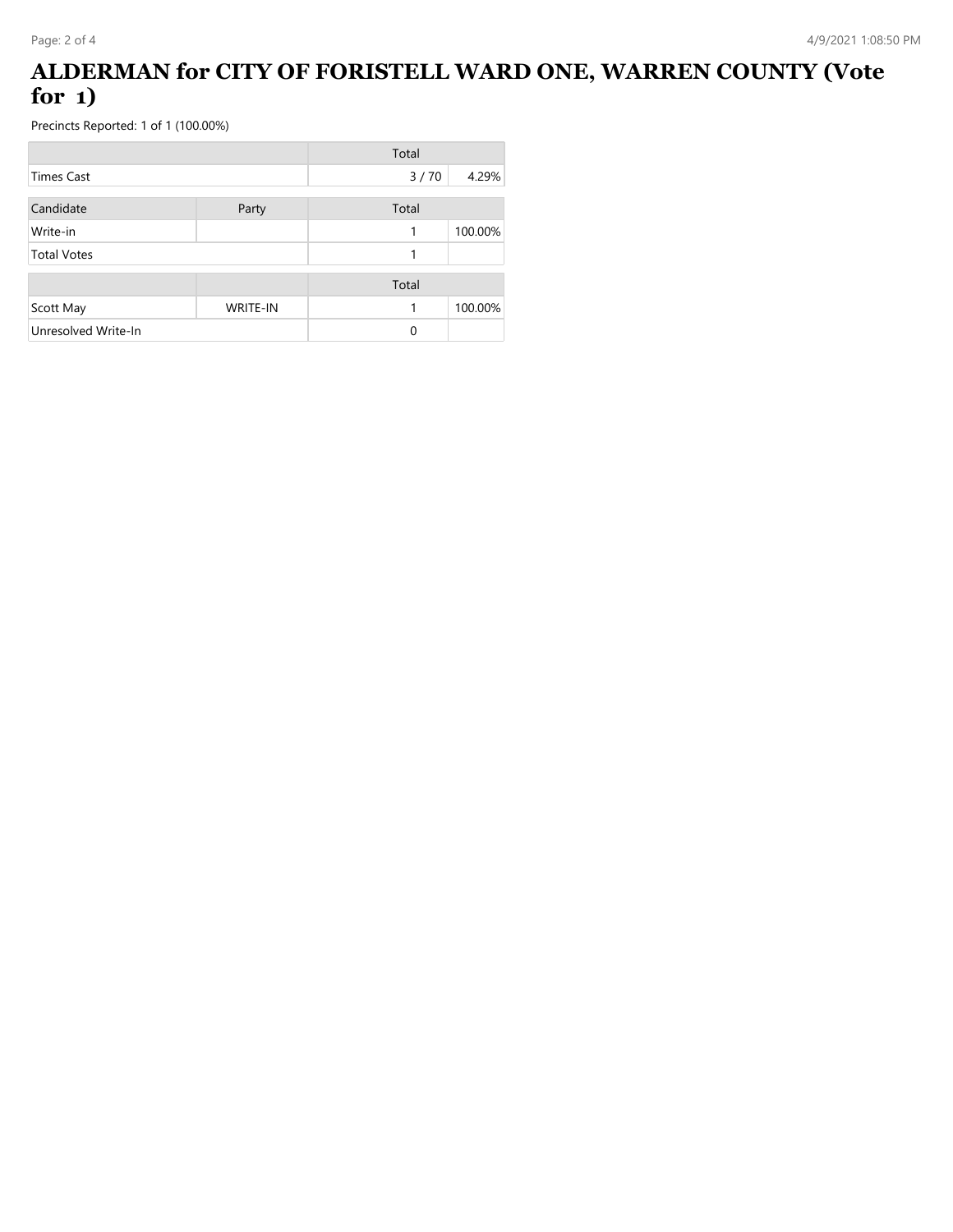## **ALDERMAN for CITY OF FORISTELL WARD TWO, WARREN COUNTY (Vote for 1)**

|                     |       | Total    |         |
|---------------------|-------|----------|---------|
| Times Cast          |       | 5/142    | 3.52%   |
| Candidate           | Party | Total    |         |
| <b>GLENN KEEVEN</b> |       | 5        | 100.00% |
| Write-in            |       | $\Omega$ | 0.00%   |
| <b>Total Votes</b>  |       | 5        |         |
|                     |       | Total    |         |
| Unresolved Write-In |       | 0        |         |